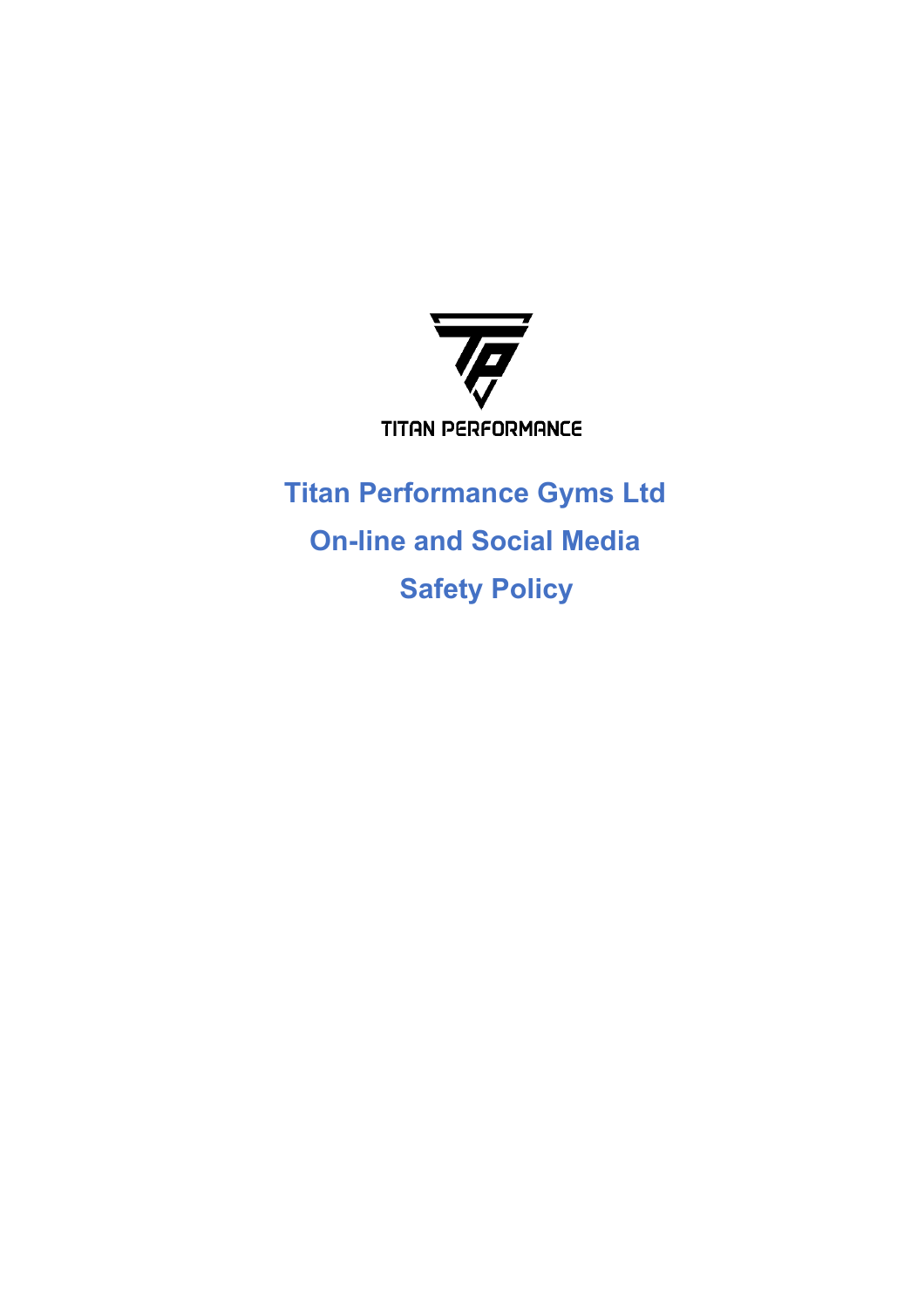Whilst social media provide excellent tools for helping to engage with club members and the wider public it can also present a number of risks. This policy provides guidance on how Titan Performance Gyms Ltd, it's staff and any and all self employed trainers/coaches and/or therapists use the internet and social media and the procedures for doing so. The policy outlines how we expect our coaches, volunteers, self-employed trainers renting space and our members to behave online.

# **AIMS**

- 1. To protect all people involved in Titan Performance (In any capacity) and who make use of technology (eg mobile phones, internet) whilst in they are in our care and beyond.
- 2. To provide coaches and volunteers with information regarding online safety and inform them how to respond to incidents.
- 3. To ensure Titan Performance Gyms Ltd is operating within our stated values and within the law regarding online behaviour.

## **Understanding the online world**

In using the internet and social media Titan Performance Gyms Ltd will:

- a) ensure coaches, volunteers, self-employed trainers working from Titan and anyone working for Titan, as well as club members and parents/carers where appropriate, understand what is acceptable and unacceptable behaviour when using websites, social media, apps and other forms of digital communication;
- b) ensure adherence to relevant legislation and good practice guidelines when using social media platforms;
- c) regularly review our policies and procedures to ensure online issues are fully integrated including:
	- making sure concerns of abuse or disclosures that take place on line are written into our reporting procedures;
	- cyberbullying is integrated into our anti-bullying policy;
	- provide relevant training to personnel responsible for maintaining the club's online presence.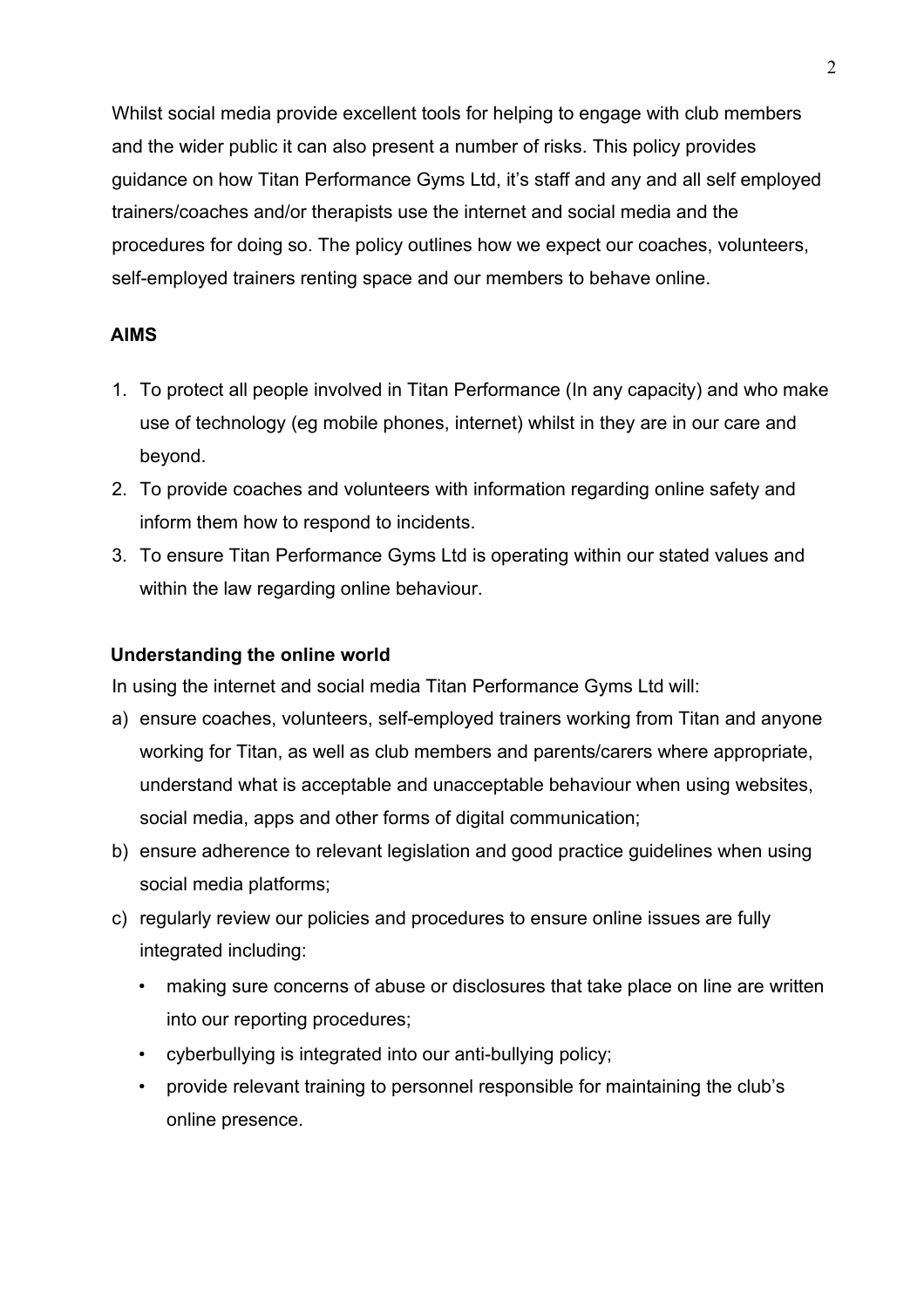### **Managing our online presence**

Titan Performance Gyms online presence will adhere to the following guidelines:

- the designated person managing the club's online presence will seek advice from the Club Welfare Officer (CWO) (Ben Caton) to advise on safeguarding requirements;
- identifying details of people such as addresses, contact details will not be posted on social media;
- consent will be asked of parents and carers for the club to communicate with any children and/or dependants through social media, or by another means of communication in line with club policies;
- all accounts and email addresses will be appropriate and fit for purpose.

# **What we expect of coaches, volunteers and staff , self-employed AND employed by Titan**

- Everyone will be aware of this policy and behave in accordance with it;
- Anyone should seek the advice of the designated safeguarding lead (the CWO) if they have any concerns about the use of the internet or social media;
- Anyone working for OR from Titan Performance Gyms Ltd (Including self employed trainers/therapists renting space) should not communicate, follow or befriend people from accounts on social media; If another person adds/follows/friends/communicates with them first then communication can be returned.
- rather than communicate with parents through personal and social media accounts, more formal means of communication should be used such as face to face, in writing or in an email where appropriate. Where channels such as WhatsApp are the method of communication it is advised that accounts used are business accounts and NOT private accounts.
- at least one other member of the management team should be copied into any e mails sent to children and young people;
- emails should be signed off in a professional and appropriate manner.
- any disclosures of abuse reported through social media should be dealt with in the same way as face to face disclosure according to the club's reporting procedures.